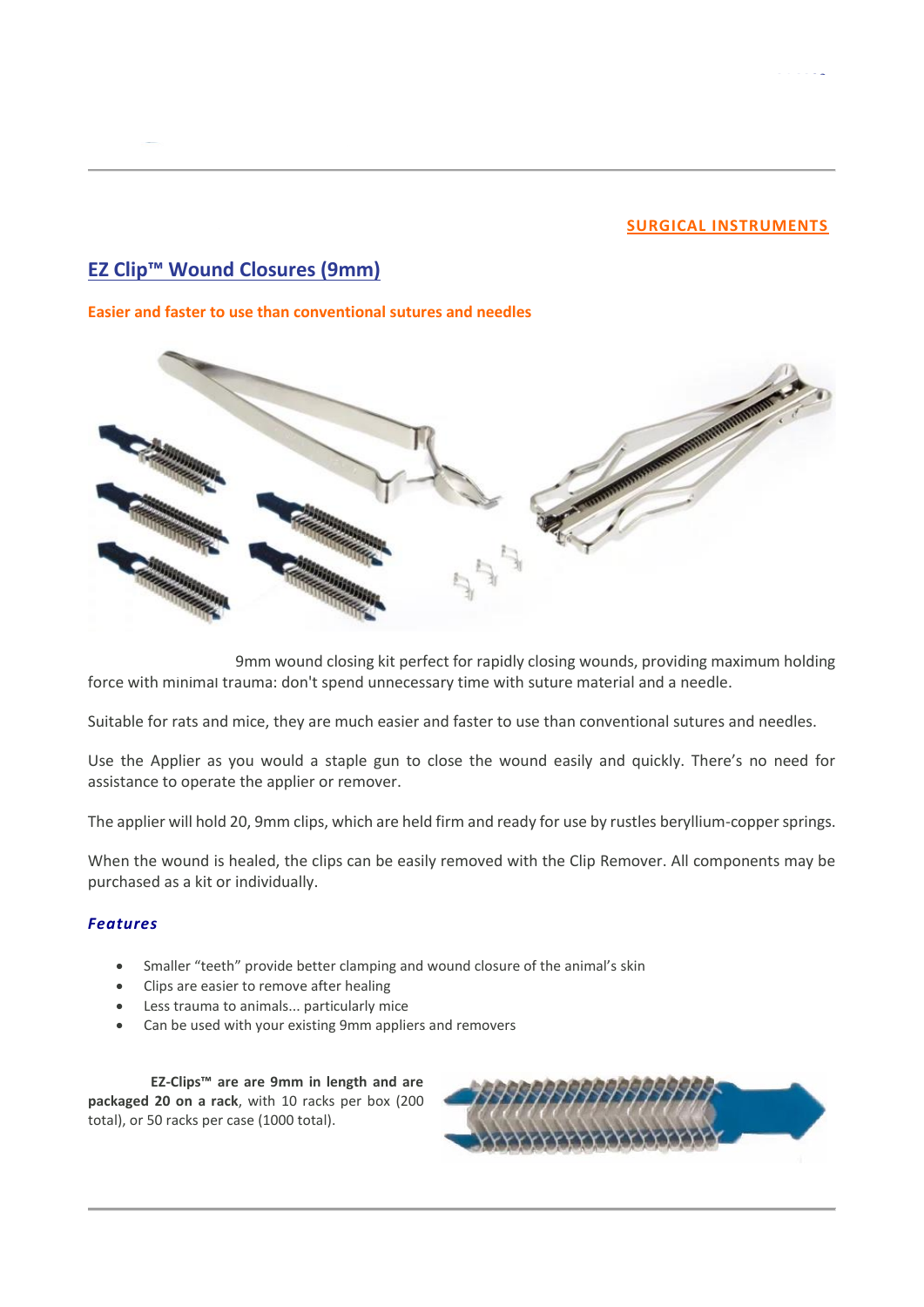Racks are individually packaged in heat sealed, peel-away envelopes for cleanliness and ease of handling.

Stainless steel clips are non-pyrogenic and supplied non-sterile but may be autoclaved. In fact, Stoelting's exclusive packaging in **autoclavable polypropylene** provides unmatched ease of **sterilization and storage,** without removing clips from the package.

The **EZ Clip™ Kit 59020** includes the Applier 59043, the Remover 59046, and a case of 1000 9mm Wound Clips 59027.

# **Ordering information:**

| 59020   | <b>EZ-Clip Kit</b>                 |
|---------|------------------------------------|
| 59043   | Clip Applier                       |
| 59046   | Clip Remover                       |
| 59022   | EZ Clips, box of 200 (10 racks)    |
| 59027   | EZ Clips, box of 1000 (50 racks)   |
| 59027-5 | EZ Clips, case of 5000 (250 racks) |

# **7mm [Reflex Wound Closures](https://stoeltingco.com/Neuroscience/Reflex-Wound-Closures~9814?navigate_from_document=126)**

### **Fast, effective suturing for mice and small rodents**

7mm wound clips allow for smaller, rapid suturing. The 7mm clips are a perfect size for mouse surgery.

Clips are sold in individual packs of 20 on a rack, unsterilized, but autoclavable. The applier can easily handle one full pack of clips. Autoclavable.

**Wound Clip Kit 59038** includes one Applier 59036, one Remover 59037and a box of 100 Clips 59035. All parts are also sold separately.



# **Ordering information:**

- **[59038](https://stoeltingco.com/Neuroscience/Autoclip-Wound-Closures~9812?navigate_from_document=126)** Reflex 7mm Wound Clip Kit
- **59036** Reflex 7mm Wound Clip Applier
- **59037** Reflex 7mm Wound Clip Remover
- **59035** Reflex 7mm Wound Clips, Box of 100 (5 racks)
- **59034** Reflex 7mm Wound Clips, Case of 1000 (50 racks)

**Wound Closure Systems** rev 21/07/2021 pag. 2